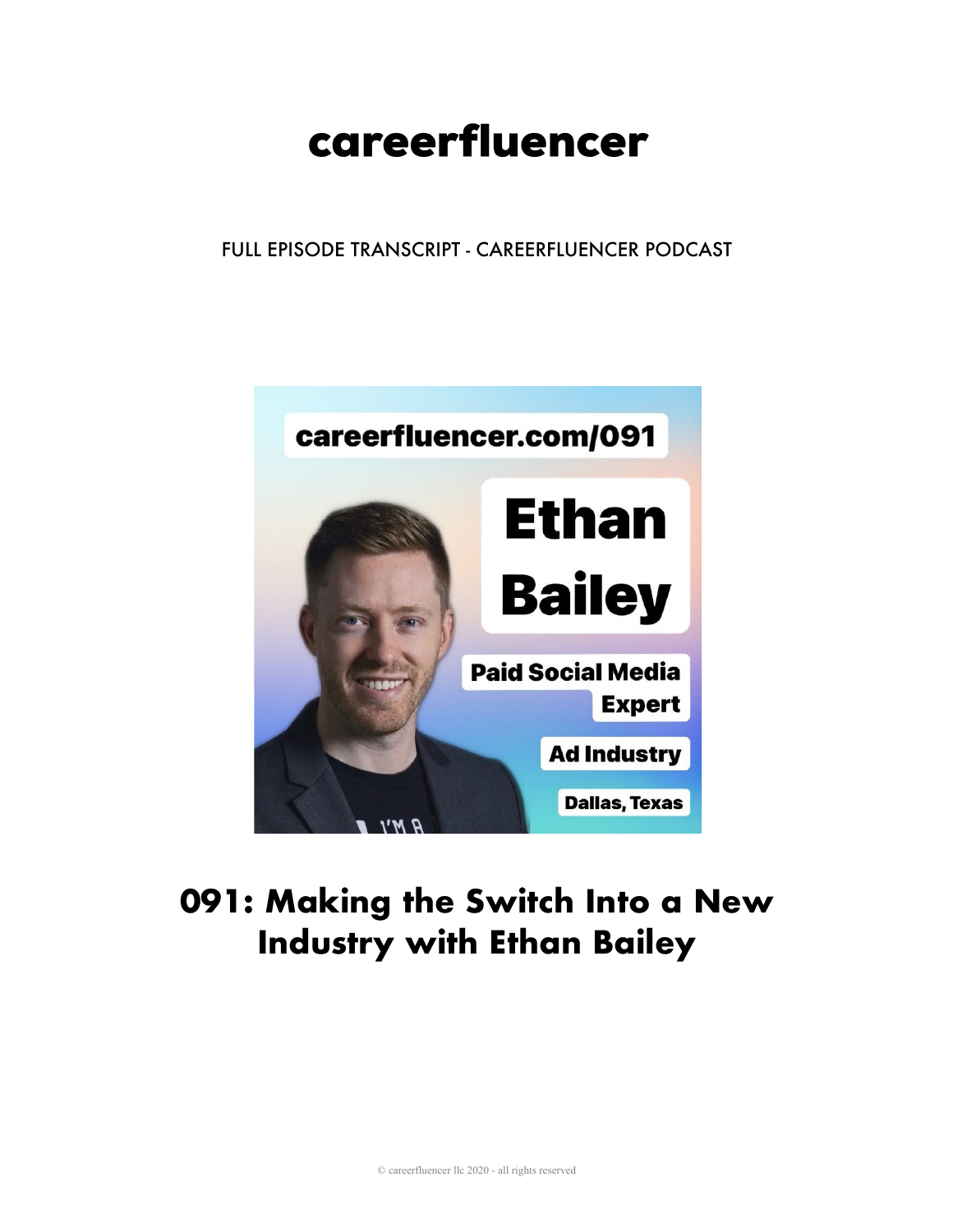Welcome to the Careerfluencer podcast. This is Ethan Bailey. I'm a paid social media expert currently based out of Dallas, Texas.

I 100 percent knew that I didn't want to do what I was doing in the restaurant industry, the hours weren't great. And I knew that. There, there were other things I wanted to explore though, I felt that I owed it to myself do not sell myself short.

So me in the restaurant business, I was I was doing that. And honestly, there was a point where I felt a little lost. I didn't know if I could make a leap into advertising. You know, I tested this thing out, I was kind of on a path out of college that, you know, I was, I was making a network in the in the restaurant industry, and I was meeting, you know, big wigs at the restaurant I was I was working for and I felt like this could have been a future.

But then I kind of pulled back and said, you know, what, there's, there's a lot of information that I'm still interested in learning about advertising. And so honestly, the only way I couldn't figure out how to make that leap, and honestly, I wasn't sure how to do because for a while, I was just submitting resumes online, I was okay, one one day, you know, a year and a half out or something of college, I was like, I'm just going to start submitting resumes to job openings. And at some point, you know, I wasn't so I guess, hesitant. I just started kind of spraying and praying, you know, my resume.

And honestly, I wasn't really getting a lot of good callbacks. Because I was entry level, I didn't have any experience. But I was getting interviews, and I felt like it was a good time to just kind of sharpen my interview skills. And I probably went through 3040 interviews, I think that's normal. And I think people need to understand that too, that some people get it right after one or two interviews, they're natural interviewers, some people aren't, and they may not even know what they're they're looking for.

And so as I got into the ad industry, I didn't know exactly what to expect, you know, you go to you work in, in college, in you study, maybe general advertising, and it's kind of a lay of the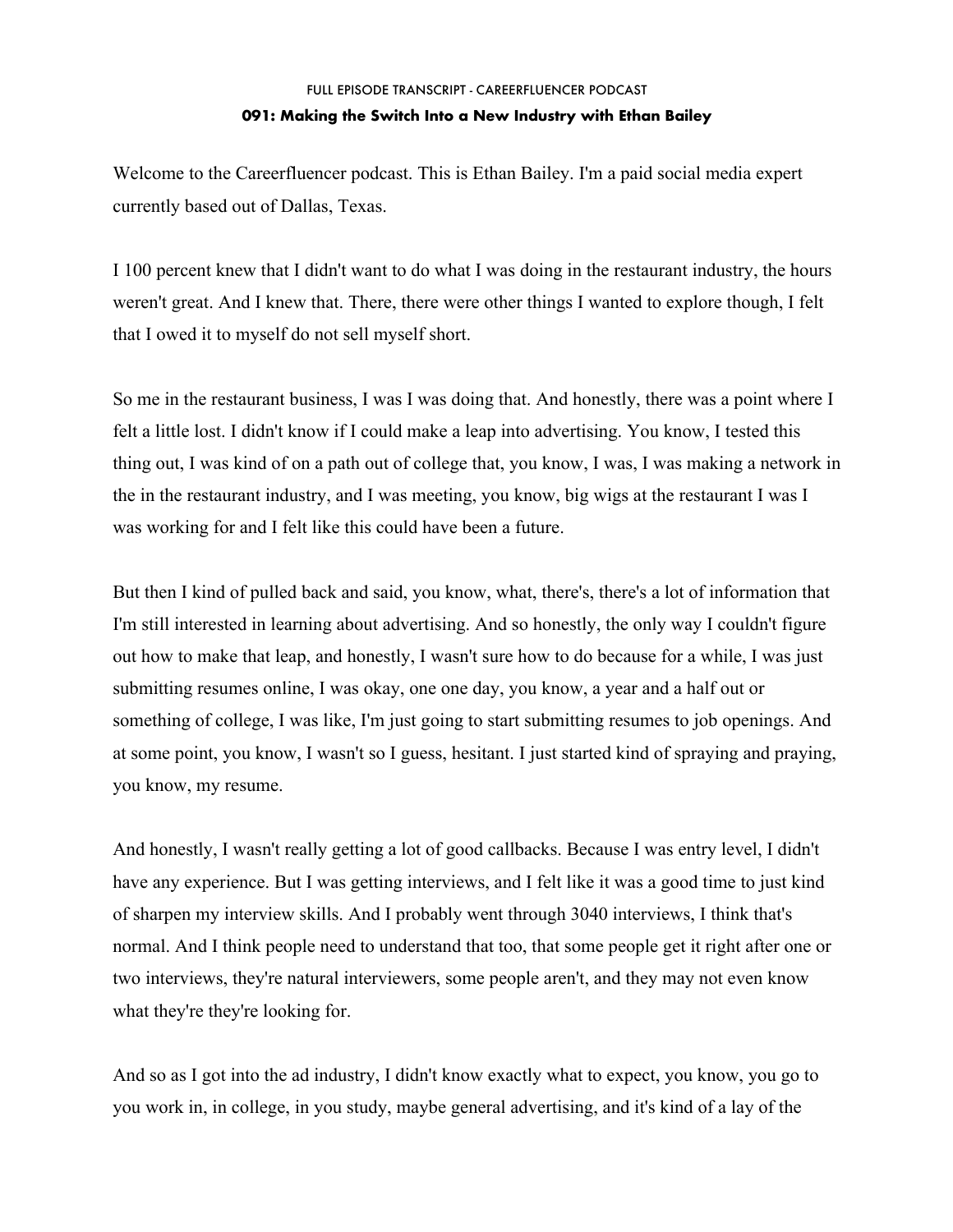land. But it doesn't tell you much in detail about specific opportunities. Because as you get into advertising, there can be specialties. There are a lot of specialists in the industry that are kind of the backbone behind how all of this works in the industry.

So when I first got into my first job, you know, I thought I wanted to just jump in as an account coordinator, because honestly, I didn't know what I wanted to do as a specialist. Or if I even wanted to be a specialist, I knew there was a lot of potential and a lot of changing things to advertise that, you know, digital is taking off, and has been taking off and just kind of exploring digital avenues and understanding new representations of creativity in figuring out, you know, what the future looks like on the negative side, it was one of those things where, you know, you see how the sausage is made.

And it's never it's like meeting your hero. It's never what you think it is. There's a lot of labor, there's a lot of blood, sweat, and tears, there's a lot of very human things to it that aren't always so pretty, it's long hours, it's failures, it's quiet successes, you know, that may not ever get acknowledgment, things are changing, client needs are changing the world is adopting new technologies and new means of communication.

As they as they unfold, paid social was something that was kind of revealing itself to where all these different aspects of advertising, were starting to present themselves in kind of a, at a crossroad.

That's where it all came together for me and at this point in my life. And I'm looking for something else as well, to see where this is all going. These media channels are are metamorphic. And so what we are seeing today are definitely going to be different tomorrow. So it's important to not only be a specialist in the moment, but a specialist at the next wave or something that can provide value to clients in the future.

Find somebody that is kind of understands where you've been maybe in the industry related to what you do, so that they can kind of tell you what's coming, what's some regular growth look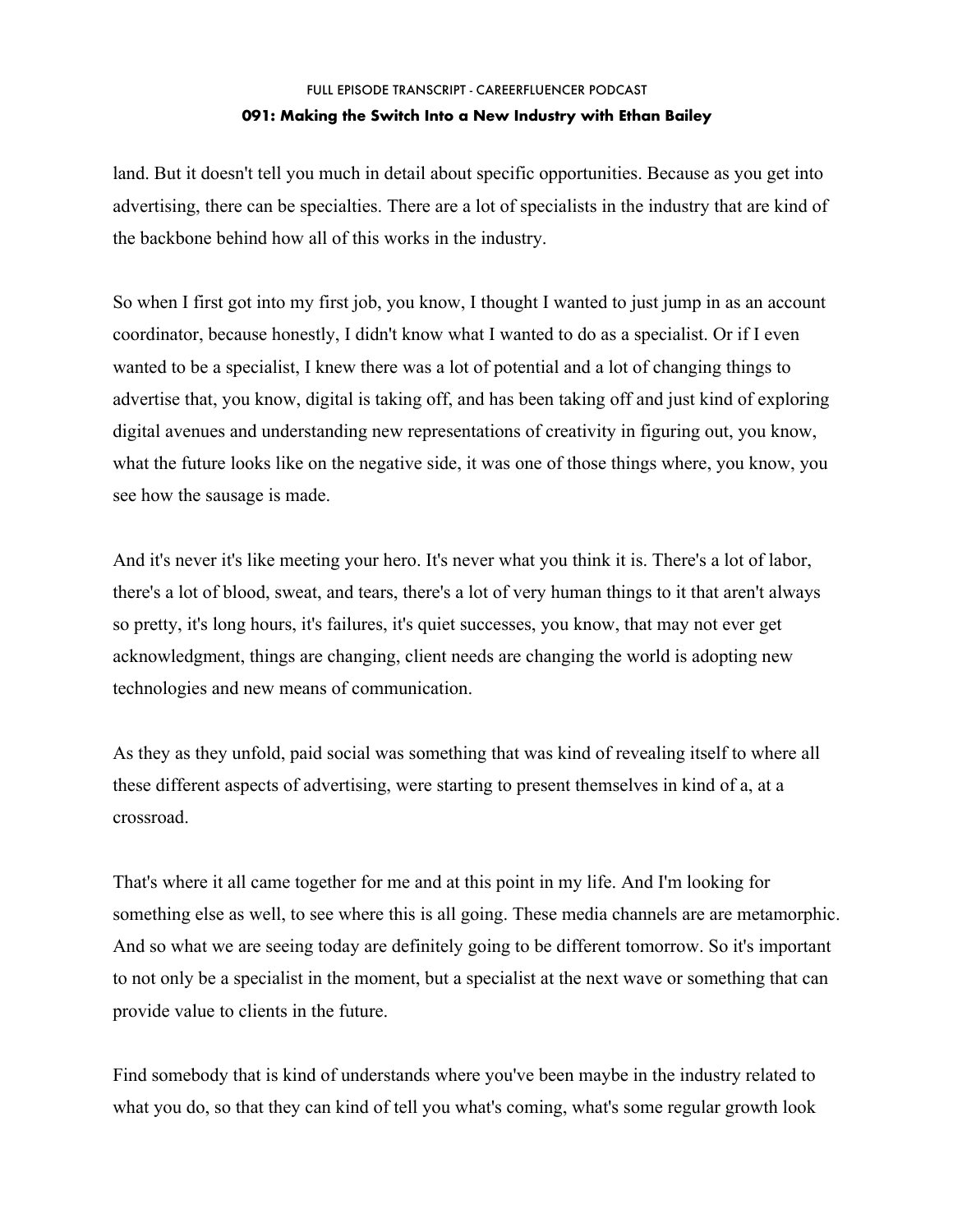like in the industry? What are some pitfalls to avoid complacency especially in innovative industries, you don't want to get complacent. Otherwise, you know, the industry can move on without you.

You know six months to a year could go by and if you get complacent and you're just kind of like working day to day and you're not checking yourself a lot can happen. And then in that you know if if constant progress As a part of your career goal, which I ideally should be, then you don't want to miss out on time and opportunity that comes with it to learn about what's changing, and what opportunities you can take advantage of to help you reach that goal.

It's definitely important to re-evaluate and be aware and conscious of yourself on a day to day basis, you know, every move you make, leads to something. So if you don't have a plan to check yourself, to reevaluate yourself, you know, companies do employee evaluations, and you probably or you have to talk to your manager at some point, but they don't have the all the answers for you.

I think at some point, there's a responsibility to take care of yourself, and it's your career. And it's your move. So come up with a plan to check yourself regularly. Ask yourself some very important questions. Is this what I want to be doing? That's a big question, Is this something that's leading, leading me in the right direction? Is this what my ultimate mission is?

And I think having a mission statement is important, especially in digital, you know, despite what this information age has provided us, I think there's a lot of distance it's created to is as close as it's gotten us to people, I think it's made us distant to so if you can do something where you can meet the people that were impacted in a positive way from an ad or, or a campaign, a public service campaign, or some kind of PSA, that is driving change, that means something to you, that for me has been positive, I've worked with local nonprofits that were creating farms and food deserts here in in South Dallas to see certain specific people positively impacted and changing their futures and in seeing that, I think it's really important in that kind of goes back to being grounded staying grounded to is this all comes down to what you're changing in the world